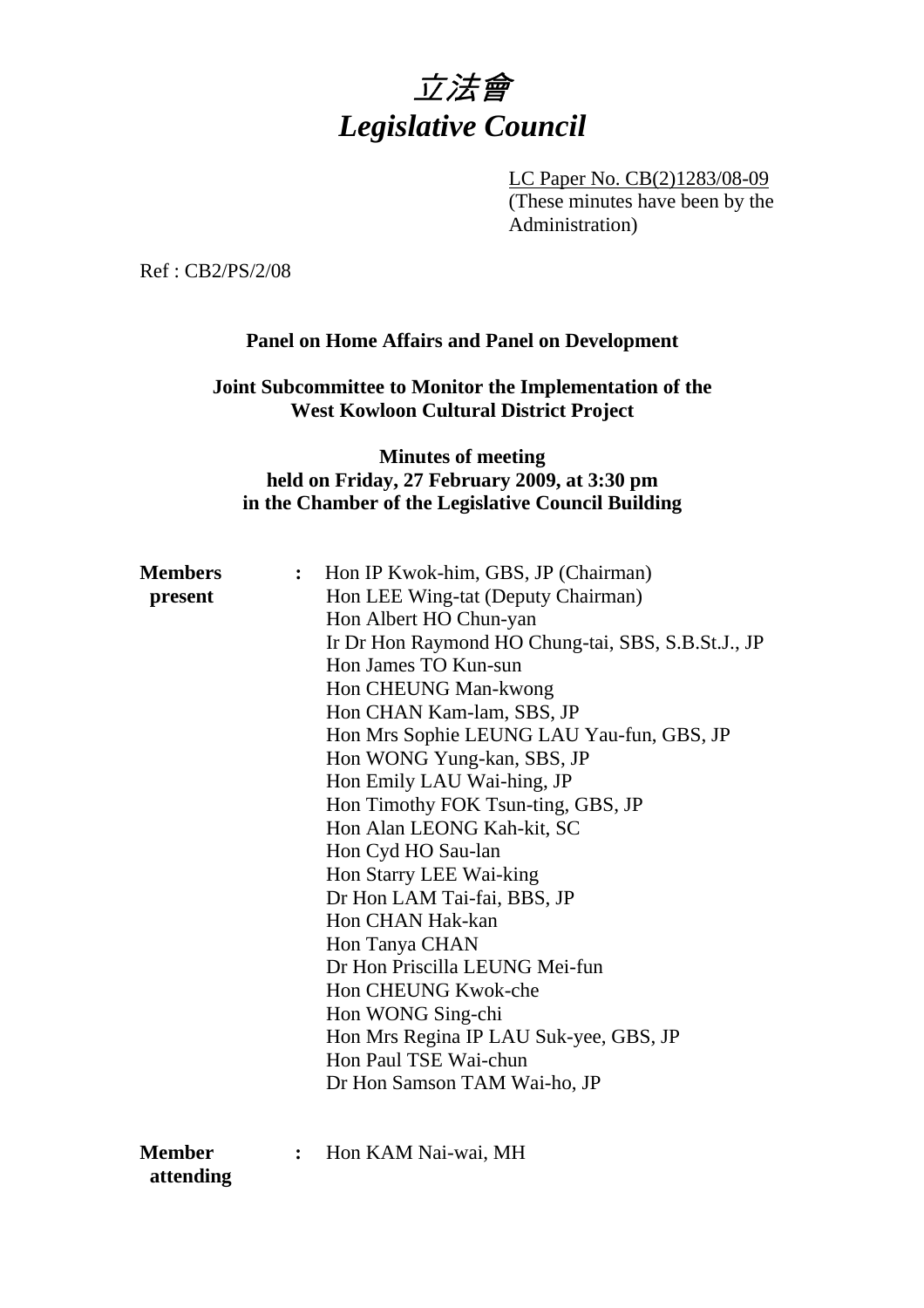| <b>Members</b><br>absent            | $\ddot{\bullet}$ | Dr Hon Philip WONG Yu-hong, GBS<br>Hon Abraham SHEK Lai-him, SBS, JP<br>Hon CHEUNG Hok-ming, SBS, JP<br>Prof Hon Patrick LAU Sau-shing, SBS, JP<br>Hon WONG Yuk-man |
|-------------------------------------|------------------|---------------------------------------------------------------------------------------------------------------------------------------------------------------------|
| <b>Public Officers</b><br>attending |                  | Home Affairs Bureau<br>Mr TSANG Tak-sing, JP                                                                                                                        |
|                                     |                  | <b>Secretary for Home Affairs</b>                                                                                                                                   |
|                                     |                  | Miss Cathy CHU, JP<br>Deputy Secretary for Home Affairs<br>(West Kowloon Cultural District)                                                                         |
|                                     |                  | Mr Danny LAU<br><b>Principal Assistant Secretary</b><br>(West Kowloon Cultural District)                                                                            |
|                                     |                  | Mr Howard LAM<br><b>Chief Treasury Accountant</b><br>(West Kowloon Cultural District)                                                                               |
|                                     |                  | Mr Augustine NG<br><b>Project Director</b><br>(West Kowloon Cultural District Authority)                                                                            |
|                                     |                  | <b>West Kowloon Cultural District Authority</b>                                                                                                                     |
|                                     |                  | The Honourable Ronald Arculli, GBS, JP<br>Member, Board of the West Kowloon Cultural District<br>Authority and Chairman, Development Committee                      |
|                                     |                  | Dr Allan Zeman, GBS, JP<br>Member, Board of the West Kowloon Cultural District<br>Authority and Chairman, Performing Arts Committee                                 |
| <b>Clerk</b> in<br>attendance       | $\ddot{\cdot}$   | Ms Betty FONG<br>Chief Council Secretary (2)2                                                                                                                       |
| <b>Staff</b> in<br>attendance       | $\ddot{\cdot}$   | Ms Janet SHUM<br>Senior Council Secretary (2)2                                                                                                                      |
|                                     |                  | Ms Anna CHEUNG<br>Legislative Assistant (2)2                                                                                                                        |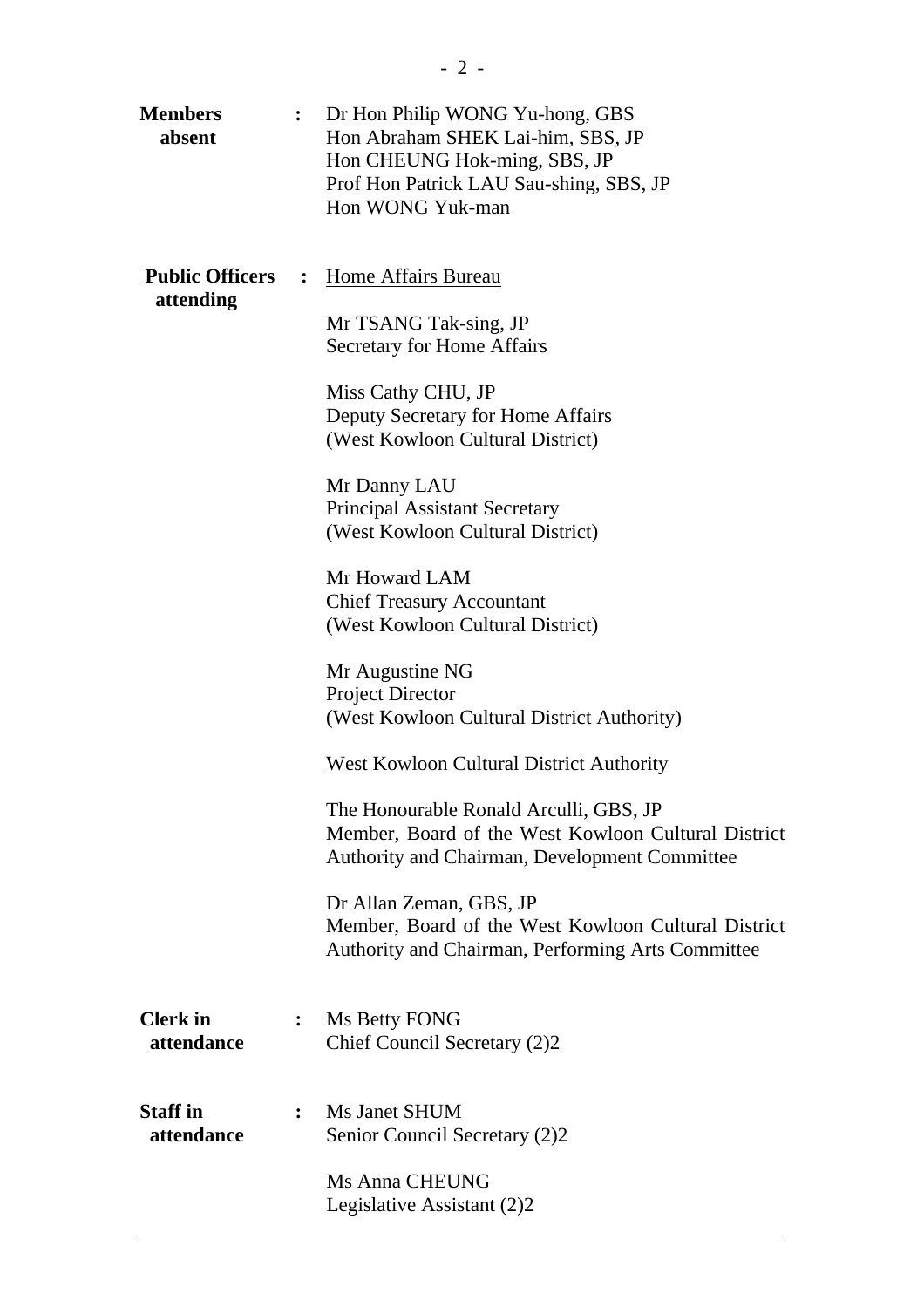## **I. Confirmation of minutes**

Action

[LC Paper No. CB(2)943/08-09]

The minutes of the meeting held on 13 January 2009 were confirmed.

2. The Joint Subcommittee deliberated (index of proceedings attached at **Annex**).

## **II. Meeting with the Administration and Board members of the West Kowloon Cultural District Authority (WKCDA)**  [LC Paper Nos. CB(2)944/08-09(01) and (02)]

(a) Response to the recommendations in the Phase III Study Report of the former Subcommittee on West Kowloon Cultural District Development

LC Paper No.  $CB(2)944/08-09(01)$  -- Administration's response to the (Annex I) recommendations in the Phase III Study Report of the former Subcommittee on West Kowloon Cultural District Development, public engagement exercise for the West Kowloon Cultural District project and mechanism for timely monitoring of the financial position of WKCDA

## Relevant papers

- LC Paper No.  $CB(2)612/08-09(02)$  -- Summary of views and suggestions made in the Phase III Study Report of the Subcommittee on West Kowloon Cultural District Development for future monitoring of the project prepared by the Legislative Council Secretariat
- LC Paper No.  $CB(2)612/08-09(03)$  -- Summary of the Administration's response/ undertakings to issues relating to the West Kowloon Cultural District Development prepared by the Legislative Council **Secretariat**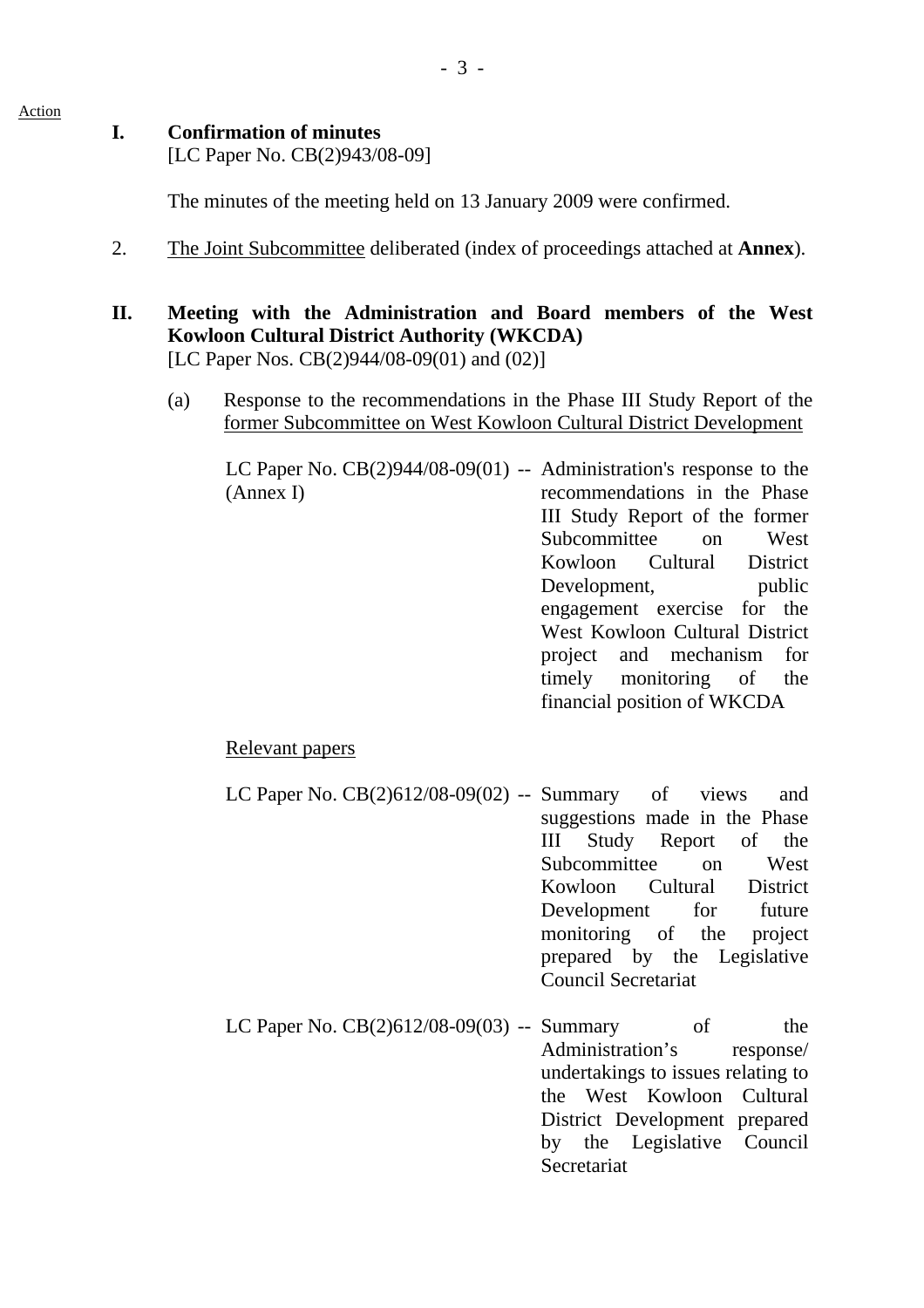- (b) Public engagement exercise for the West Kowloon Cultural District project
	- LC Paper No. CB(2)944/08-09(01) -- Administration's response to the recommendations in the Phase III Study Report of the former Subcommittee on West Kowloon Cultural District Development, public engagement exercise for the West Kowloon Cultural District project and mechanism for timely monitoring of the financial position of WKCDA
	- LC Paper No.  $CB(2)944/08-09(02)$  -- Summary of past deliberations on agenda items II (b) and (c) to be discussed at the meeting of the Joint Subcommittee on 27 February 2009 prepared by the Legislative Council Secretariat

#### (c) Mechanism for timely monitoring of the financial position of WKCDA

- LC Paper No. CB(2)944/08-09(01) -- Administration's response to the recommendations in the Phase III Study Report of the former Subcommittee on West Kowloon Cultural District Development, public engagement exercise for the West Kowloon Cultural District project and mechanism for timely monitoring of the financial position of WKCDA
- LC Paper No. CB(2)944/08-09(02) -- Summary of past deliberations on agenda items II (b) and (c) to be discussed at the meeting of the Joint Subcommittee on 27 February 2009 prepared by the Legislative Council **Secretariat**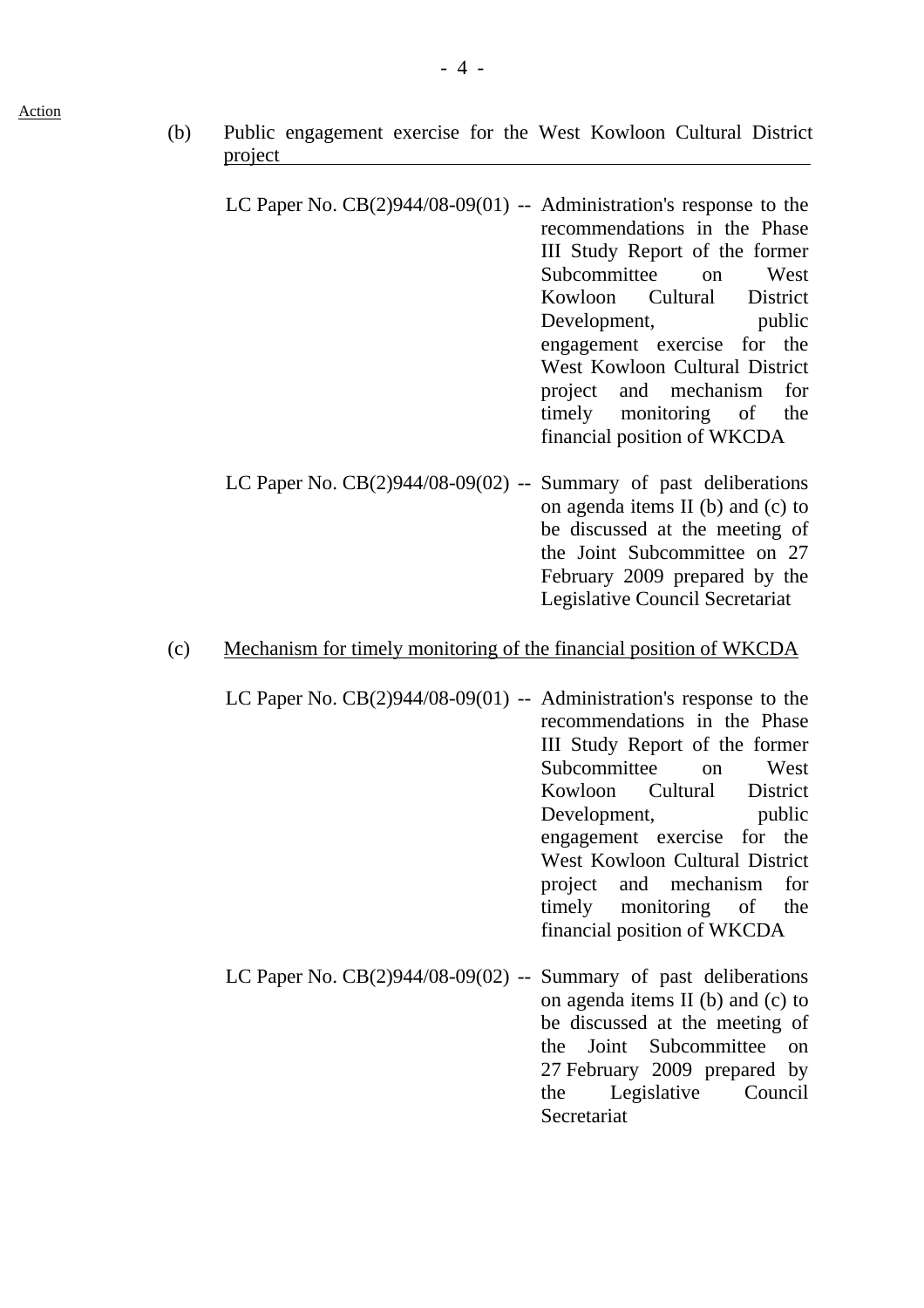#### West Kowloon Cultural District Authority

Action

3. Mrs Sophie LEUNG sought the views of Dr Allan Zeman and Mr Ronald Arculli on the development of the Western Kowloon Cultural District (WKCD) project. Mrs Regina IP asked about the recruitment plan for staff of the Western Kowloon Cultural District Authority (WKCDA). Mr James TO enquired whether the Investment Committee had come up with any plan for the management of the upfront endowment of \$21.6 billion.

4. Dr Allan Zeman said that WKCD was a significant project which should be taken forward in a cautious and systematic manner. As the first and foremost task, WKCDA would need to get the right people in place. It would then proceed with the public engagement (PE) exercise to understand the community's aspirations and expectations. The planning of the Core Arts and Cultural Facilities (CACF) would be made taking into account the public views, relevant overseas experience and advice of the expert consultants. In order for the project to succeed, it would also be essential to strengthen arts education at school.

5. Mr Ronald Arculli said that for the submission of the finalised Development Plan to the Town Planning Board (TPB) in early 2011, WKCDA had to work under a tight timeframe to proceed with work at different levels. This included staff recruitment and selection of consultants for the preparation of the Conceptual Plans and the Development Plan, establishment of the Consultation Panel (CP), and conduct of PE exercise in three stages to garner public views on the three Conceptual Plan Options and the Development Plan before its submission to TPB. Bearing in mind the significance of the WKCD project to Hong Kong, the scale of the project and the vast amount of public resources involved, due consideration would also be given to other relevant issues in the planning process, such as marine and land transportation to WKCD, use of open spaces, connectivity with the neighbouring district, audience building and contents development.

6. The Secretary for Home Affairs (SHA) and Deputy Secretary for Home Affairs (West Kowloon Cultural District) (DSHA(WKCD)) provided the following responses to members' enquiries -

(a) the consultancy study on the organisational structure of WKCDA would be completed by the second quarter of 2009 and, based on the recommendations of the study, the Authority would work out the manpower requirement and recruitment plan, including the qualifications, selection criteria and remuneration packages for senior staff. Recruitment exercises would be conducted progressively and systematically in an open manner. To take forward the planning process for the project, WKCDA had already commenced the appointment of the relevant consultants and mid-level professional staff; and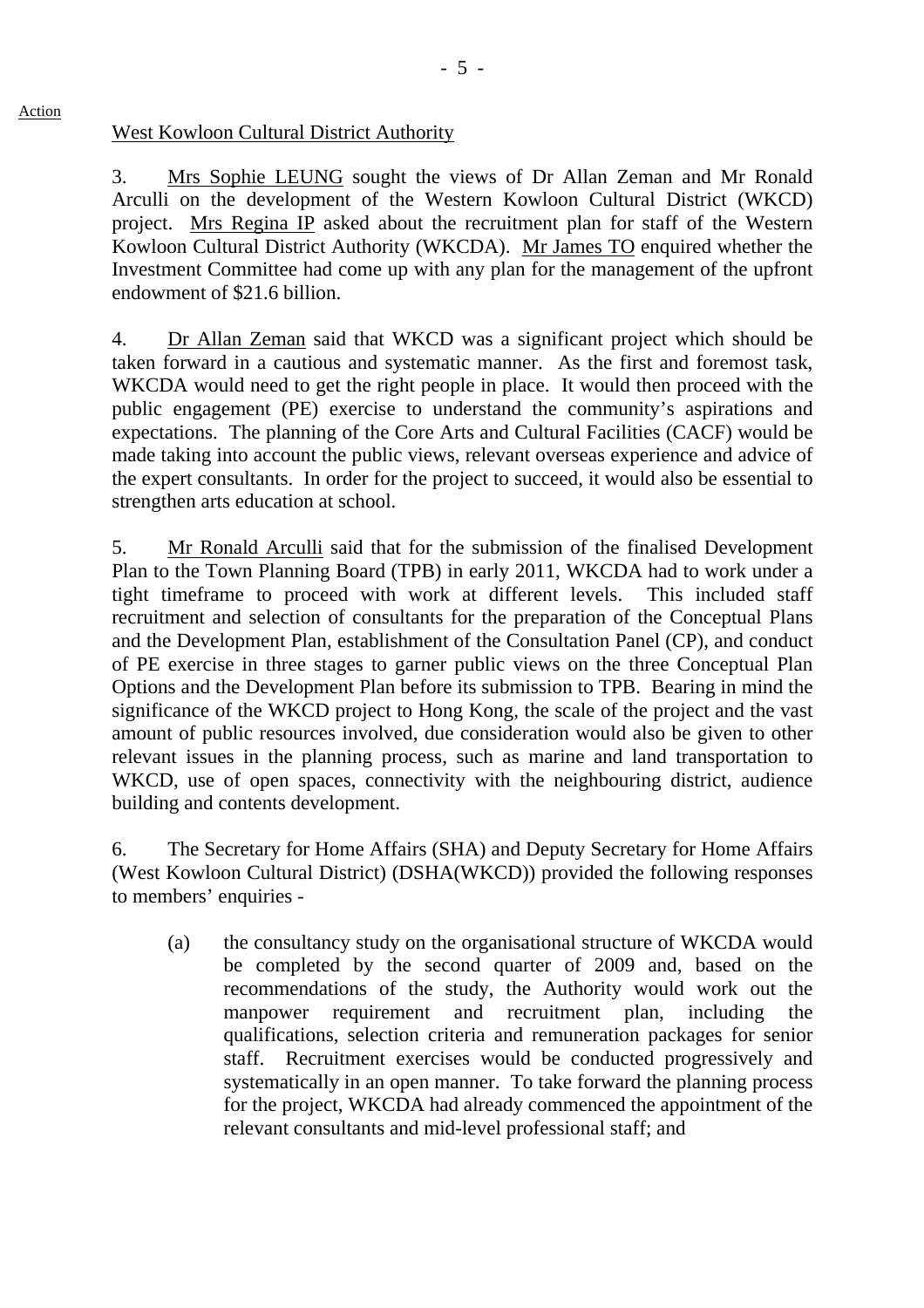(b) an Investment Committee had been set up to advise the Authority regarding the investment of the upfront endowment allocated to WKCDA during the 2008-2009 financial year. The Committee was considering the engagement of a financial consultant for the management of the fund, which was currently placed as fixed deposit in view of the volatility of the current financial market.

Planning of M+/Interim M+

Action

7. Mr CHAN Hak-kan and Mr LEE Wing-tat asked about the progress of the setting up of the Interim M+ and whether the Museum Committee (MC) would consider an alternative site if the proposed site at Oil Street was not feasible. Mr LEE also urged WKCDA to expedite the Interim M+ project which would provide the much needed venue for the display of art works kept in the repositories of museums managed by the Leisure and Cultural Services Department (LCSD), enable the trial run of the M+ concept in a smaller scale and facilitate the promotion of the M+ concept to the public. Mr James TO asked whether there was any plan to display in M+ the collections kept in the repositories of the LCSD museums.

- 8. In response, SHA and DSHA(WKCD) said that
	- (a) the MC considered that the site at Oil Street was not suitable for the Interim M+ because of the small size of the building at the site and other issues like land contamination issue. MC would continue to explore other locations and launch activities in different areas of Hong Kong to promote the concept of M+;
	- (b) the immediate task of MC, which was established to advise WKCDA on the strategies on the operation of the museum in WKCD, was to identify a team of curatorial professionals to kick-start the planning of M+. Any concrete plan for the Interim M+ could only be worked out after the appointment of the staff concerned;
	- (c) LCSD would expedite the rotation of exhibits and organise more roving exhibitions in public areas to address the issue relating to the display of the collections kept in the repositories; and
	- (d) M+ would be a new and forward-looking cultural institution focusing on  $20<sup>th</sup>$  and  $21<sup>st</sup>$  century visual culture mainly from a Hong Kong perspective with four initial broad groupings, viz. visual art (including ink art), design, moving image and popular culture. MC would work closely with LCSD to identify suitable collections for display at the future M+. It would also commission art works of local artists which matched the themes of M+.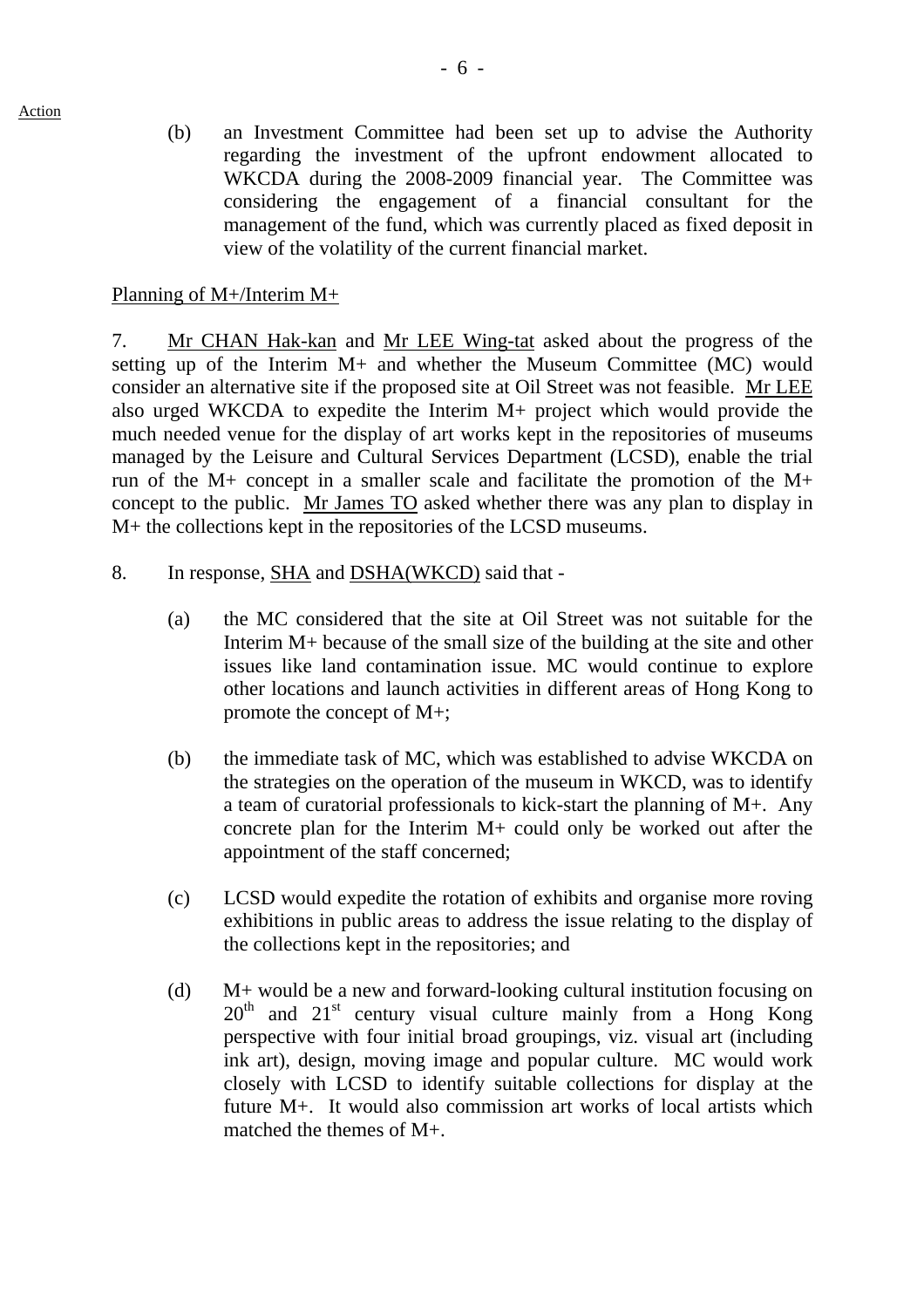- 7 -

9. Mr LEE Wing-tat expressed concern about the viability of M+ given its untried concept and the projection that it would account for about 78% of the operating deficit of WKCD. Pointing out that the project represented a substantial increase by 52% of the total space provision of all the existing public museums in Hong Kong and with a total capital cost amounting to \$4.749 billion, Ms Emily LAU questioned whether it was still prudent for the Administration to proceed with the project in one go. She also expressed concern over its huge operating shortfall, its small audience base, and its ability to build up a quality collection at the early stage of its operation. Mrs Regina IP was worried that the huge operating deficit of M+ would not be covered by the rental proceeds of the commercial premises. She further remarked that by focusing on  $20^{th}$  and  $21^{st}$  century visual culture, M+ would restrict the scope of collections and exhibits to be displayed, and hence its appeal to visitors.

10. SHA acknowledged that M+ was a costly project which required careful planning. He added that the inadequate space for display of the collections kept in the repositories of the LCSD museums had reflected the long-standing venue shortage problem for museum facilities. Mr Ronald Arculli said that the viability of a museum should not be measured solely by its economic returns. He pointed out that even the world-renowned museums could not achieve break-even, and the rental proceeds to be generated from the retail/dining/entertainment facilities incorporated in the WKCD project could hopefully cover the operating deficit of M+. As regards the collections for M+, he said that apart from acquisition and donation, it was a common practice for a mega museum like M+ to enrich its exhibits through borrowing or exchange arrangements with its international counterparts.

11. Mr James TO suggested that a dedicated team should be set up to initiate contact with renowned collectors for potential donations. Mr Paul TSE shared similar views and added that the Administration should expedite its work in the retention and preservation of valuable collections and structures in Hong Kong. Mrs Regina IP enquired whether the Administration would consider setting up a permanent museum for the display of the reunification and anniversary gifts from the Mainland. She suggested that these items might be added to the collections of M+. Ms Cyd HO stressed the need for the development of curatorial staff, and highlighted the importance of their professional knowledge and creativity in enhancing the attraction of  $M_{+}$ .

12. SHA agreed to convey members' views to MC for consideration. DSHA(WKCD) added that upon the appointment of the relevant curatorial professionals towards the second half of 2009, MC would deliberate issues relating to the building up of the collections for M+ and the formulation of a collection policy in this regard. Mr Ronald Arculli advised that Board members had already initiated contact with potential donors locally and abroad through their personal network.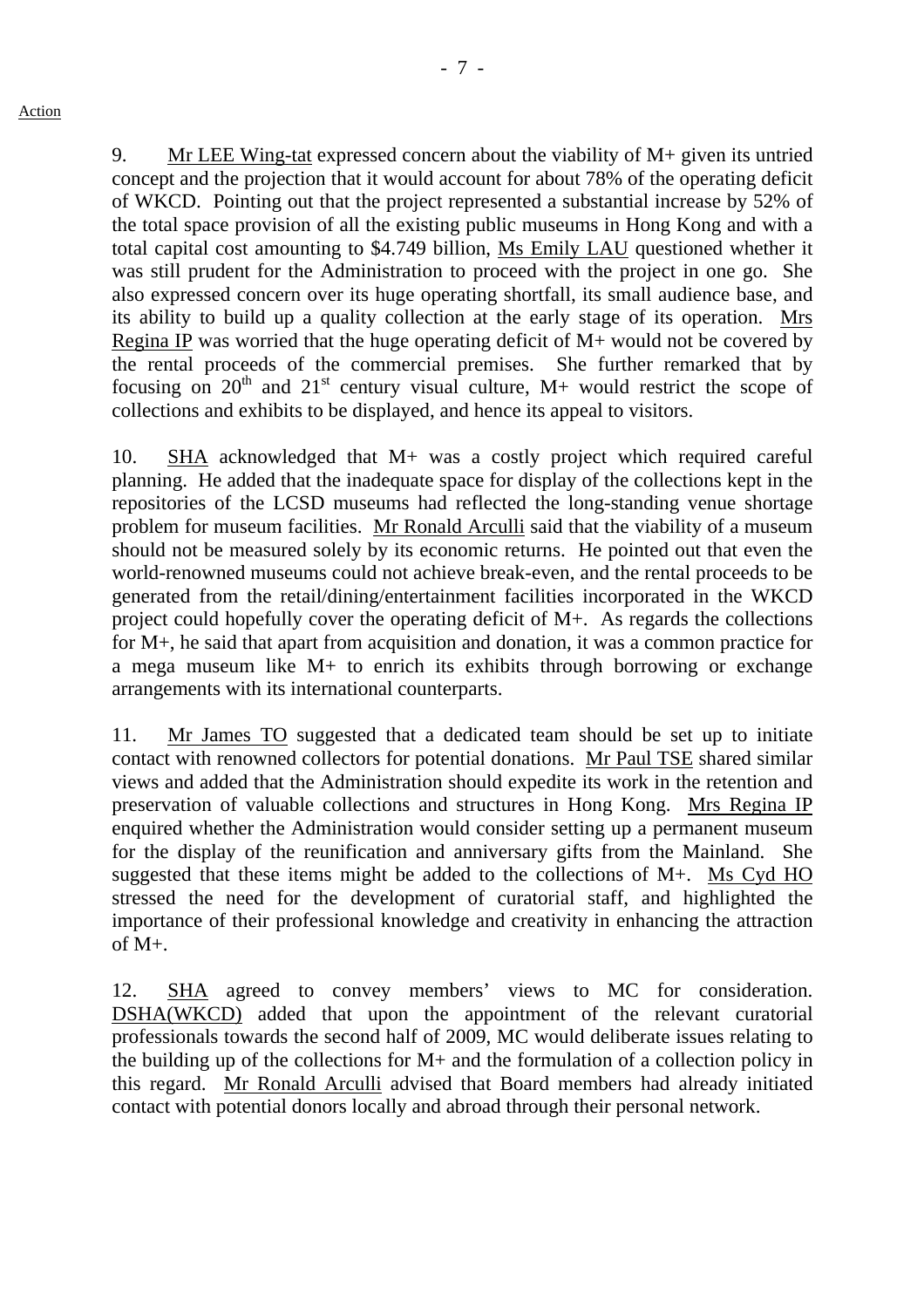#### Performance venues

13. Mrs Regina IP considered that audience building and high quality performances were key factors for the success of a performance venue. She enquired about the estimated seating capacity of the performance venues in WKCD, the development schedule of CACF and measures to be taken by the Administration to realign the existing LCSD cultural venues to complement the WKCD project. She further suggested that WKCDA could make available small-size performance venues for the better appreciation of various types of Xiqu performances. Mr LEE Wing-tat stressed that the development of cultural software was far more urgent and important than the construction of hardware facilities. He considered it essential to review the functions of the existing cultural venues (such as the Hong Kong Cultural Centre and Ko Shan Theatre) and the roles of the Hong Kong Arts Development Council (HKADC) and the Academy for the Performing Arts (APA) in the light of the development of the WKCD project. He further suggested that apart from venue management, LCSD should assume a more proactive role in audience building in the community. Ms Cyd HO highlighted the urgent need for the development of arts administrators and stage management professionals and enquired whether there was any plan to engage such expertise globally.

- 14. SHA responded that
	- (a) the total seating capacity of the Mega Performance Venue was 15 000 (compared to 12 000 for the Hong Kong Coliseum) and there was a genuine demand for more cultural facilities since no large scale performing arts venue had been constructed for a considerable period of time;
	- (b) HKADC and APA, with their respective role in the nurturing of small and medium sized performing arts groups and the training of performing artists/technical professionals, would play an increasingly important role in the development of cultural software in the light of the WKCD project; and
	- (c) efforts would be made to strengthen LCSD's role in outreach work to promote arts performance programmes organised at venues under its management.

15. Dr Allan Zeman acknowledged the importance for the provision of high quality stage management and technical support, such as acoustic and lighting effects, for the 15 performing arts venues recommended to be built in WKCD, each of which would have specific requirements. He said that the Performing Arts Committee (PAC) would liaise with the performing arts groups with a view to understanding their particular needs, as well as relevant experts for their technical advice in the planning of these facilities.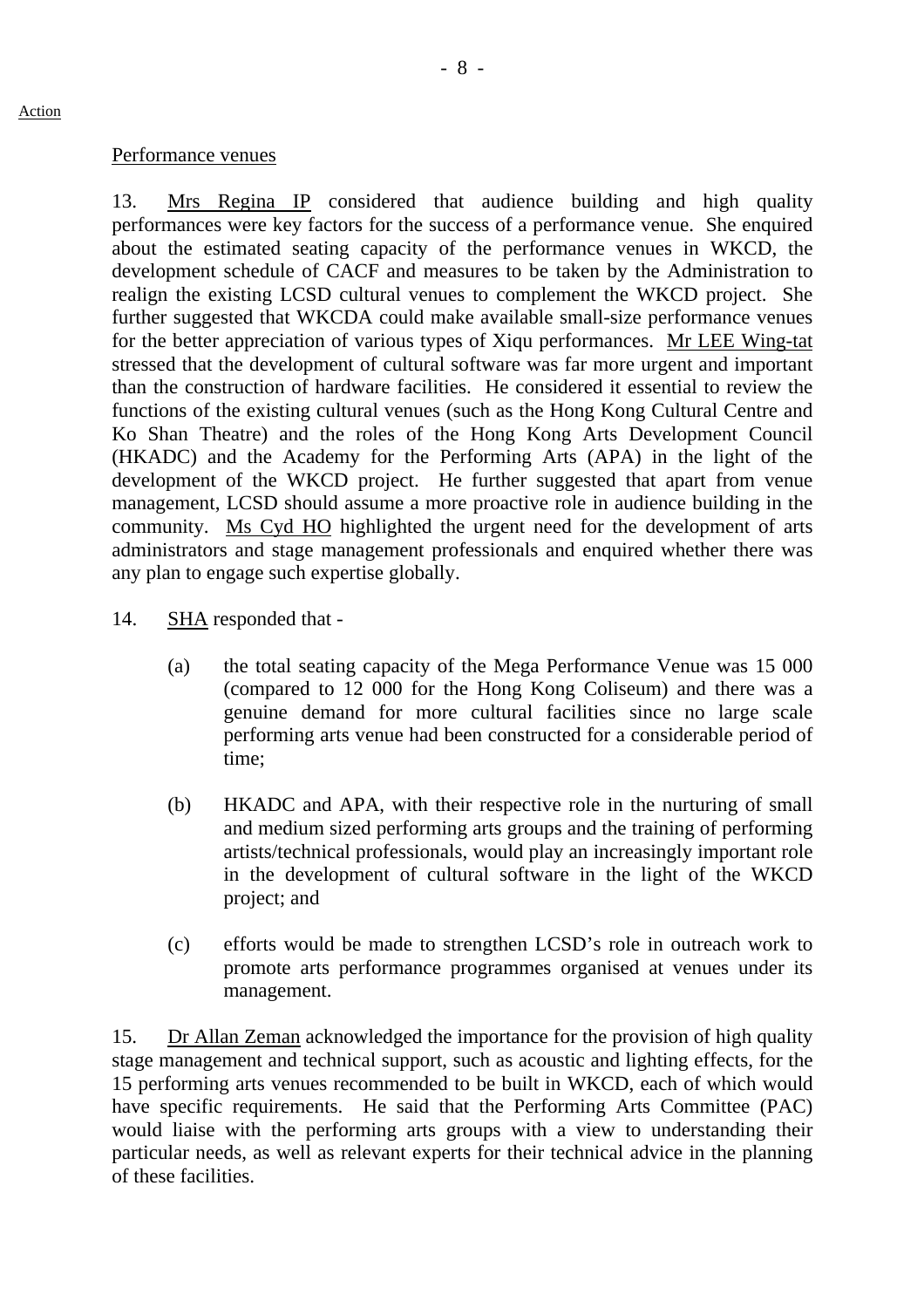Consultation Panel/Public engagement exercise

16. Mr Alan LEONG stressed that the ownership of the WKCD project belonged to the Hong Kong people. To realize the vision of a people-oriented and communityoriented WKCD, it was of paramount importance that the public was fully engaged in the development of the project. To this end, WKCDA should engage the public with sincerity and humility instead of paying lip-service to the process or taking it as merely window dressing. Mr CHAN Hak-kan enquired about the rationale for shortlisting three conceptual plans instead of one at stage two of the PE exercise.

17. Ms Cyd HO suggested that: (a) stage one of the PE exercise should be extended to allow more extensive and in-depth discussions on the community's aspirations and expectations on WKCD, while stage two could be shortened as public views should have been reflected in the three conceptual plans; (b) public consultation should be carried out through a series of workshops, particularly during stage one, and the consultant to be engaged for the PE exercise should discuss with the arts and cultural sector on how these workshops should be conducted; (c) the public should have access to the audio/video records of the PE process through the website; and (d) the methodology used for gauging public views should be made transparent and the results of the PE exercise should be summed up in a comprehensive manner for future monitoring by members of the public.

- 18. SHA and DSHA(WKCD) responded that -
	- (a) the formulation of three conceptual plans instead of one should provide the public with more options in considering the development of WKCD;
	- (b) WKCDA would adopt an open attitude regarding the timeframe for the respective stages of the PE exercise while bearing in mind the need to expedite the project and provide job opportunities through its implementation;
	- (c) public views would be gauged through a series of thematic workshops, the proceedings of which would be properly recorded;
	- (d) CP would help the planning of the PE exercise in preparing the Development Plan and ensure that the consultation was conducted in an open and transparent manner; and
	- (e) arrangement would be made to explain to the public as to how the three conceptual plans had incorporated their visions and aspirations on the WKCD project.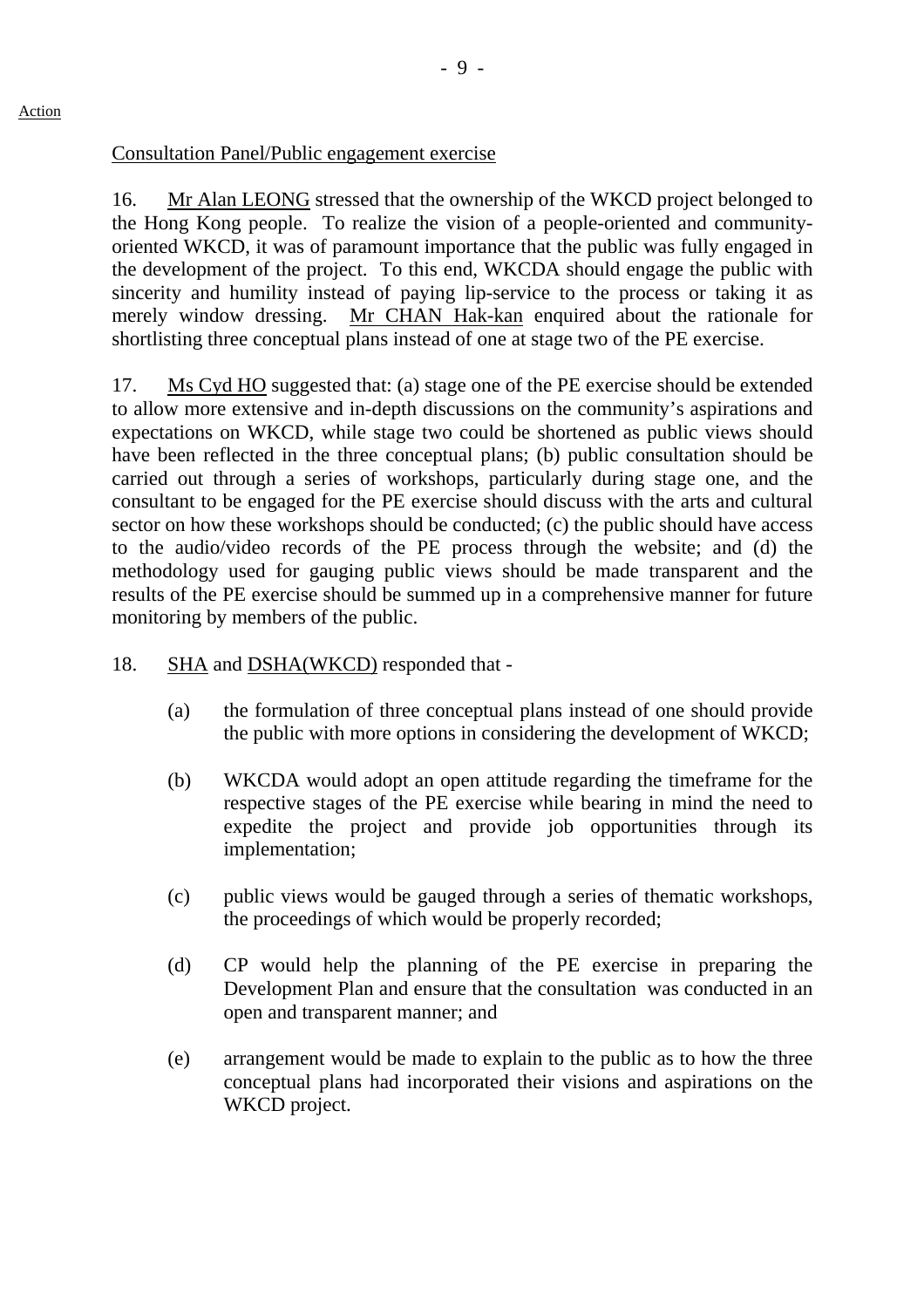19. Dr Allan Zeman considered that WKCDA would need to gather all relevant information prior to the planning of the project, and saw no reason why the first stage consultation could not be extended if the proposed period was considered inadequate. Mr Ronald Arculli said that he as the Chairman of the Development Committee (DC), and Dr Zeman and Mr Victor LO respectively as the Chairmen of PAC and MC had volunteered to join CP as they considered it essential for the WKCDA Board to

20. Mr Alan LEONG noted that WKCDA had established CP as prescribed under section 20(1) of the WKCDA Ordinance (Cap.601). He expressed concern as to whether CP would open all its meetings to the public in accordance with section 20(8). According to his interpretation, the legislation had provided for CP to hold at least one open meeting each year, and if more than one CP meetings were hold, all such meetings should also be open to the public.

21. Referring to an earlier public announcement in which the Chairman of WKCDA stated that CP would be responsible for the planning and reviewing of the implementation of the PE exercise and collating public views to facilitate the WKCDA Board in devising the Development Plan proposals, Mr LEONG expressed concern as to whether the functions of CP as perceived by the Chairman reconciled entirely with section 20(1), which stipulated that CP was set up to gauge public views on matters relevant to the functions of the Authority. Mr LEONG considered that CP was intended to assume a more direct role in soliciting public views in a nonprescriptive manner, rather than just acting as an advisor and coordinator in PE-related issues.

## 22. SHA and DSHA(WKCD) responded that -

collaborate closely with CP.

- (a) while the function of CP was to promote and gather public views, its views were highly regarded by the WKCDA Board, and it could always advise WKCDA on issues relating to the development of WKCD. Moreover, the Authority might issue guidelines in relation to the functions of CP from time to time taking into account the progress of the project, in accordance with section 20(5) of the Ordinance; and
- (b) CP would start operating with effect from 1 March 2009 and hold its first meeting no later than May 2009 to plan for the specifics of the stage one PE exercise scheduled for mid 2009. The relevant details of the PE exercise would be announced in due course. While CP was required by section 20(8) of the Ordinance to hold at least one meeting each year and to open that meeting to the public, it was anticipated that it would exceed the prescribed requirement and organise not just one but more meetings each year for public participation.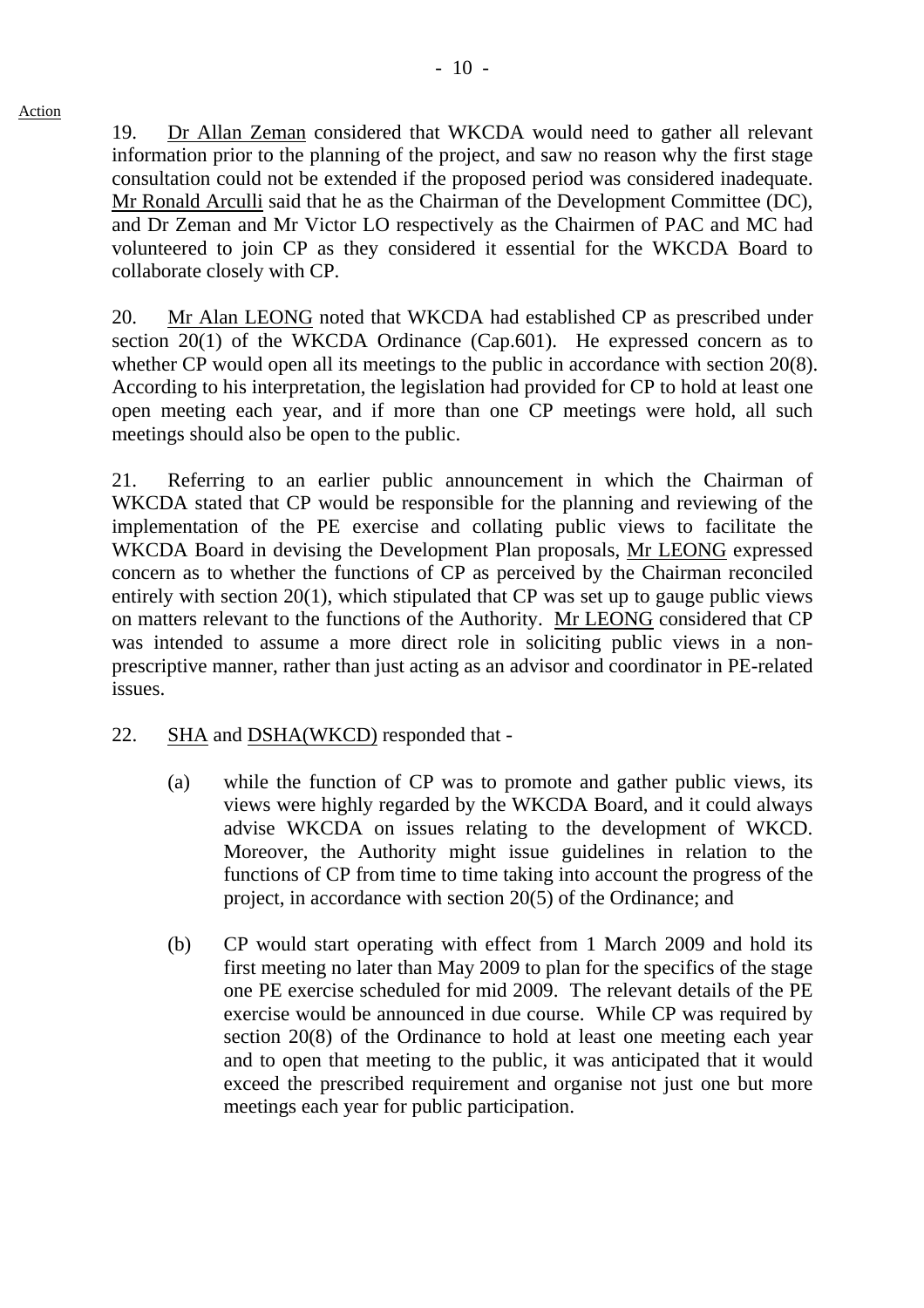23. Dr Allan Zeman reiterated the importance of engaging the pubic through a bottom-up approach, particularly in soliciting their views on the scale and number of venues to be built, so that the WKCD project would not become a "white elephant". As he understood, all Board members of WKCDA shared the view that public engagement was of utmost importance to the success of the WKCD project and without which the project could not be taken forward.

Written response to be provided by the Administration

Action

- Admin 24. The Administration was requested to provide a written response on the following -
	- (a) the Administration's interpretation of section 20(8) of the Ordinance and its stance in opening all meetings of CP to the public;
	- (b) guidelines issued by WKCDA in relation to the functions and operation of CP;
	- (c) further details on the three stages of the PE exercise, in particular (i) whether it would be possible for the public to comment on all conceptual plans instead of the three selected by the Authority at Stage two of the PE exercise and, if not, the reason for such; and (ii) how WKCDA would ensure that the public would be engaged in a structured and systematic manner, as recommended by the former Subcommittee on West Kowloon Cultural District Development in its Final Report;
	- (d) the categories and number of collections awaiting to be exhibited by LCSD museums and their suitability for display at M+;
	- (e) the existing number of curatorial staff in Hong Kong, and the manpower projection, requirements and training plan for curators to complement the scale and themes of M+;
	- (f) the mechanism to ensure the effective co-ordination between SHA and the relevant Bureaux/departments in implementing the WKCD project and other major infrastructure projects in the vicinity;
	- (g) whether the redevelopment of the old districts in the vicinity of WKCD would be planned in tandem with the WKCD project and, if not, the reason for such;
	- (h) details on the approach in awarding design and construction contracts for the arts and cultural facilities in WKCD;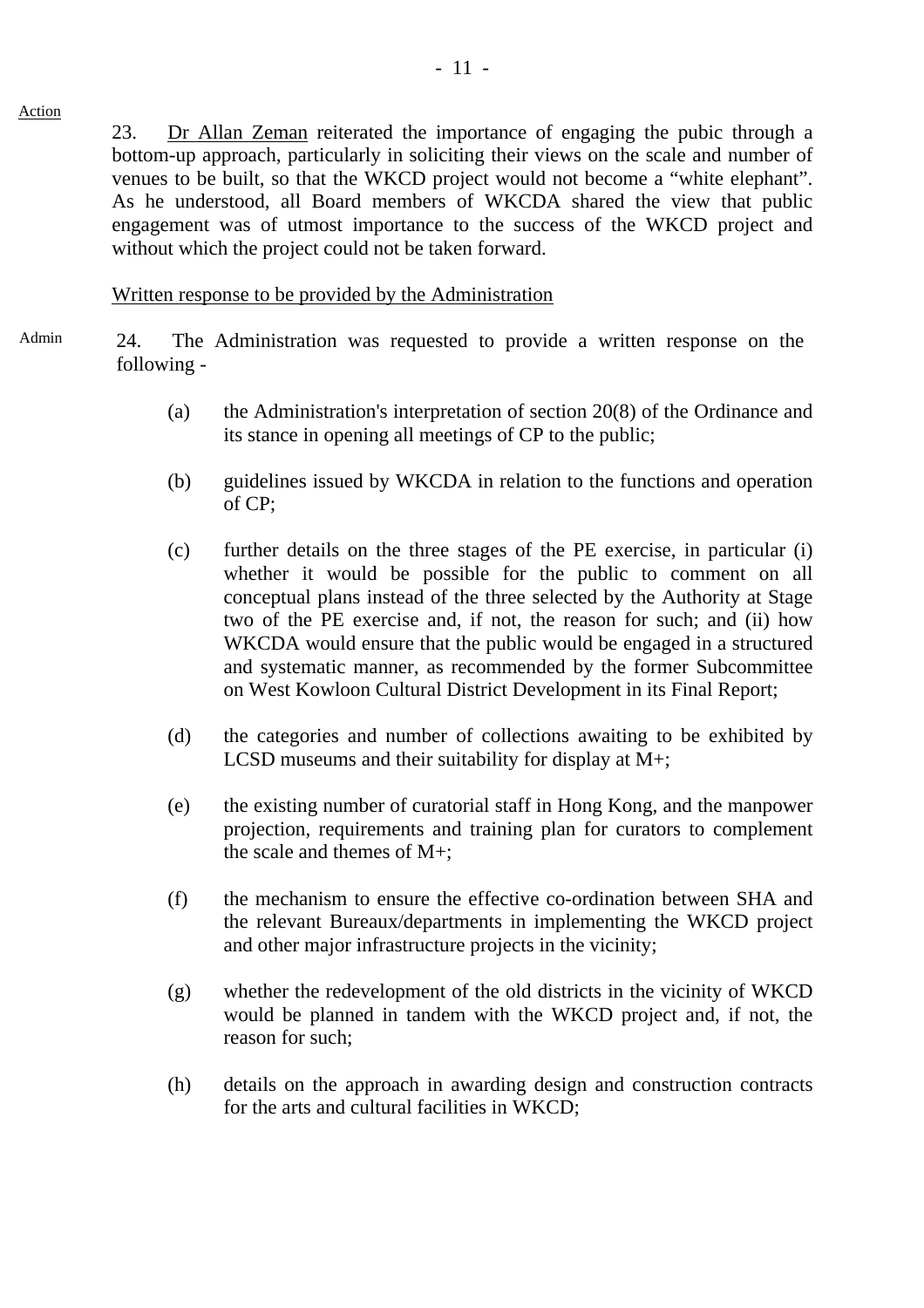- (i) recruitment plan for staff of WKCDA, including the time schedule, manpower requirement (categories/number/level of staff), entry requirements, remuneration packages and recruitment procedures;
- (j) plan for the nurturing of young artists and building of audience to underpin the WKCD project; and
- (k) manpower projection for stage management professionals and recruitment plan to engage stage management expertise globally.

## Meeting arrangements

25. Ms Emily LAU said that it would be useful for the Chairmen of DC, PAC and MC, who were also members of the WKCDA Board and CP, to exchange views with members of the Joint Subcommittee, in particular when the outcome of the first stage PE exercise was known. The Chairman suggested and members agreed that WKCDA members should attend future meetings of the Joint Subcommittee on a need basis.

26. Mr Ronald Arculli said that the Chairman of the various Committees under WKCDA would endeavour to attend the meetings of the Joint Subcommittee as required.

27. Members noted that the next meeting scheduled for 14 April 2009 would focus on discussing matters related to public engagement and the planning and development of M+.

## **III. Any other business**

28. There being no other business, the meeting ended at 5:30 pm.

Council Business Division 2 Legislative Council Secretariat 7 April 2009

J:\cb2\BC\TEAM2\HA\08-09\PS2-Joint-SC\Minutes\wkcd0227-min-e.doc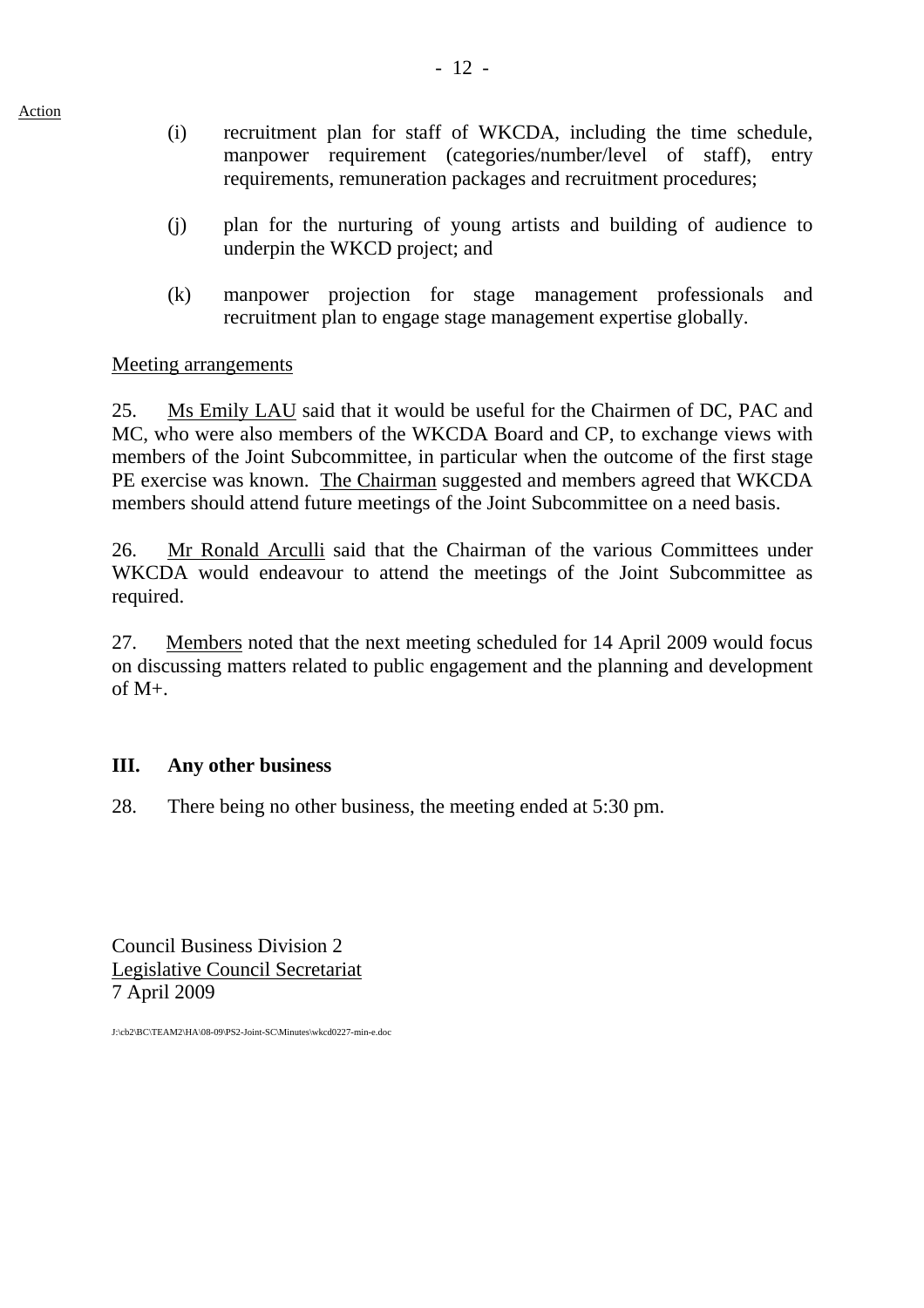## **Proceedings of the meeting of the Joint Subcommittee to Monitor the Implementation of the West Kowloon Cultural District Project on Friday, 27 February 2009, at 3:30 pm in the Chamber of the Legislative Council Building**

| Time marker   | <b>Speaker</b>                                                   | Subject(s)                                                                                                                                                                                                                                                                                     | <b>Action</b><br>required                            |
|---------------|------------------------------------------------------------------|------------------------------------------------------------------------------------------------------------------------------------------------------------------------------------------------------------------------------------------------------------------------------------------------|------------------------------------------------------|
| 000001-000202 | Chairman                                                         | Confirmation of minutes<br>$\overline{a}$                                                                                                                                                                                                                                                      |                                                      |
|               |                                                                  | Opening remarks<br>$\overline{a}$                                                                                                                                                                                                                                                              |                                                      |
| 000203-000751 | Chairman<br>Admin                                                | Briefing by the Administration                                                                                                                                                                                                                                                                 |                                                      |
| 000752-001043 | Mrs Regina IP<br>Admin                                           | Request for the Administration to<br>details<br>provide<br>of<br>the<br>staff<br>recruitment plan for the West<br>Kowloon<br>Cultural<br>District<br>Authority (WKCDA)                                                                                                                         | The<br>Adm<br>to<br>provide<br>a<br>written response |
| 001044-001312 | Mr James TO<br>Admin                                             | of the<br>Management<br>upfront<br>endowment of \$21.6 billion                                                                                                                                                                                                                                 |                                                      |
| 001313-001659 | Mr CHAN Hak-kan<br>Admin                                         | Rationale for three conceptual<br>plans<br>Progress of the Interim M+<br>$\overline{a}$                                                                                                                                                                                                        |                                                      |
| 001700-002420 | Mrs Sophie LEUNG<br><b>WKCDA</b> Board members                   | Views of the WKCDA Board<br>$\equiv$<br>West<br>members<br>the<br>on<br>Kowloon<br>Cultural District<br>(WKCD)<br>Building of consensus among<br>$\overline{a}$<br>Board members of WKCDA                                                                                                      |                                                      |
| 002421-003050 | Ms Cyd HO<br>Admin                                               | Views on the timeframe,<br>÷,<br>design and approach of the<br>first stage public engagement<br>(PE) exercise<br>Suggestions on the analysis,<br>$\overline{a}$<br>presentation and follow-up of<br>public views                                                                               |                                                      |
| 003051-004446 | Mr Alan LEONG<br>Admin<br>Chairman<br><b>WKCDA</b> Board members | CP<br>function<br>of<br>The<br>$\overline{\phantom{a}}$<br><b>as</b><br>specified in section $20(1)$ of<br>the WKCDA Ordinance (Cap.<br>601)<br>opening<br>The<br>of<br>the<br>$\overline{a}$<br>Consultation<br>Panel<br>(CP)<br>meetings to the public as<br>specified in section $20(8)$ of |                                                      |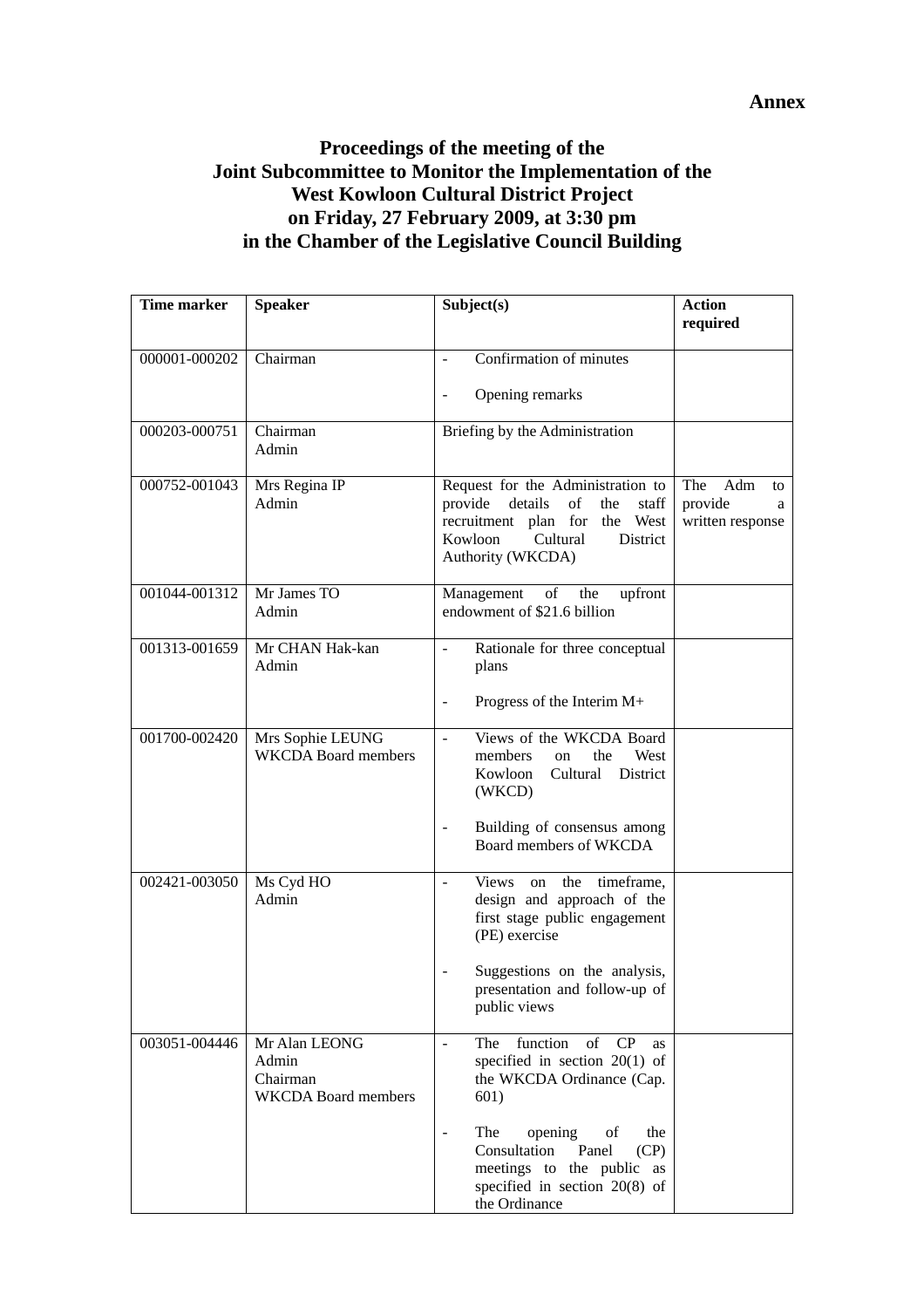| Time marker   | <b>Speaker</b>                                                  | Subject(s)                                                                                                                                                                                                                                                                                                                                                                                                                                                                                                                | <b>Action</b><br>required                   |
|---------------|-----------------------------------------------------------------|---------------------------------------------------------------------------------------------------------------------------------------------------------------------------------------------------------------------------------------------------------------------------------------------------------------------------------------------------------------------------------------------------------------------------------------------------------------------------------------------------------------------------|---------------------------------------------|
|               |                                                                 | Meeting between<br>WKCDA<br>$\blacksquare$<br>Board members<br>and<br>the<br>performing arts group<br>Progress in the establishment<br>$\overline{\phantom{a}}$<br>of CP and its work schedule<br>The importance of engaging<br>$\overline{\phantom{a}}$<br>the public in the consultation<br>adopting<br>process<br>and<br>a<br>bottom-up<br>approach<br>in<br>decision making                                                                                                                                           |                                             |
| 004447-005432 | Mr LEE Wing-tat<br>Admin                                        | Viability of the M+ project<br>$\sim$<br>and the progress in the setting<br>up of the Interim $M+$<br>Display of the collections kept<br>$\overline{\phantom{a}}$<br>in the repositories of the<br>museums managed by the<br>Leisure and Cultural Services<br>Department (LCSD)<br>Development<br>cultural<br>of<br>software to complement the<br>construction<br>of<br>cultural<br>hardware<br>Administration<br>The<br>was<br>$\overline{\phantom{a}}$<br>provide<br>requested<br>to<br>information on its plan for the | The Adm to<br>provide a<br>written response |
| 005433-005928 | Mrs Regina IP<br>Admin                                          | nurturing<br>of<br>artists<br>and<br>audience building to underpin<br>the WKCD project<br>The seating capacity of the<br>performing arts venues in<br>WKCD and their realignment<br>with the existing cultural<br>venues<br>Suggestion<br>include<br>to<br>$\overline{\phantom{a}}$<br>reunification and anniversary<br>gifts from the Mainland to the<br>collections of M+                                                                                                                                               |                                             |
| 005929-010812 | Ms Emily LAU<br>Admin<br>Chairman<br><b>WKCDA</b> Board members | Concern about the operating<br>$\blacksquare$<br>deficit<br>and<br>inadequate<br>audience/collections for the<br>future $M+$<br>The need to reduce the size of<br>$\blacksquare$<br>$M+$                                                                                                                                                                                                                                                                                                                                  |                                             |
| 010813-011609 | Mr James TO<br>Admin<br><b>WKCDA Board member</b>               | Arrangement to display the art<br>$\blacksquare$<br>works kept in the repositories<br>of LCSD museums in $M+$                                                                                                                                                                                                                                                                                                                                                                                                             |                                             |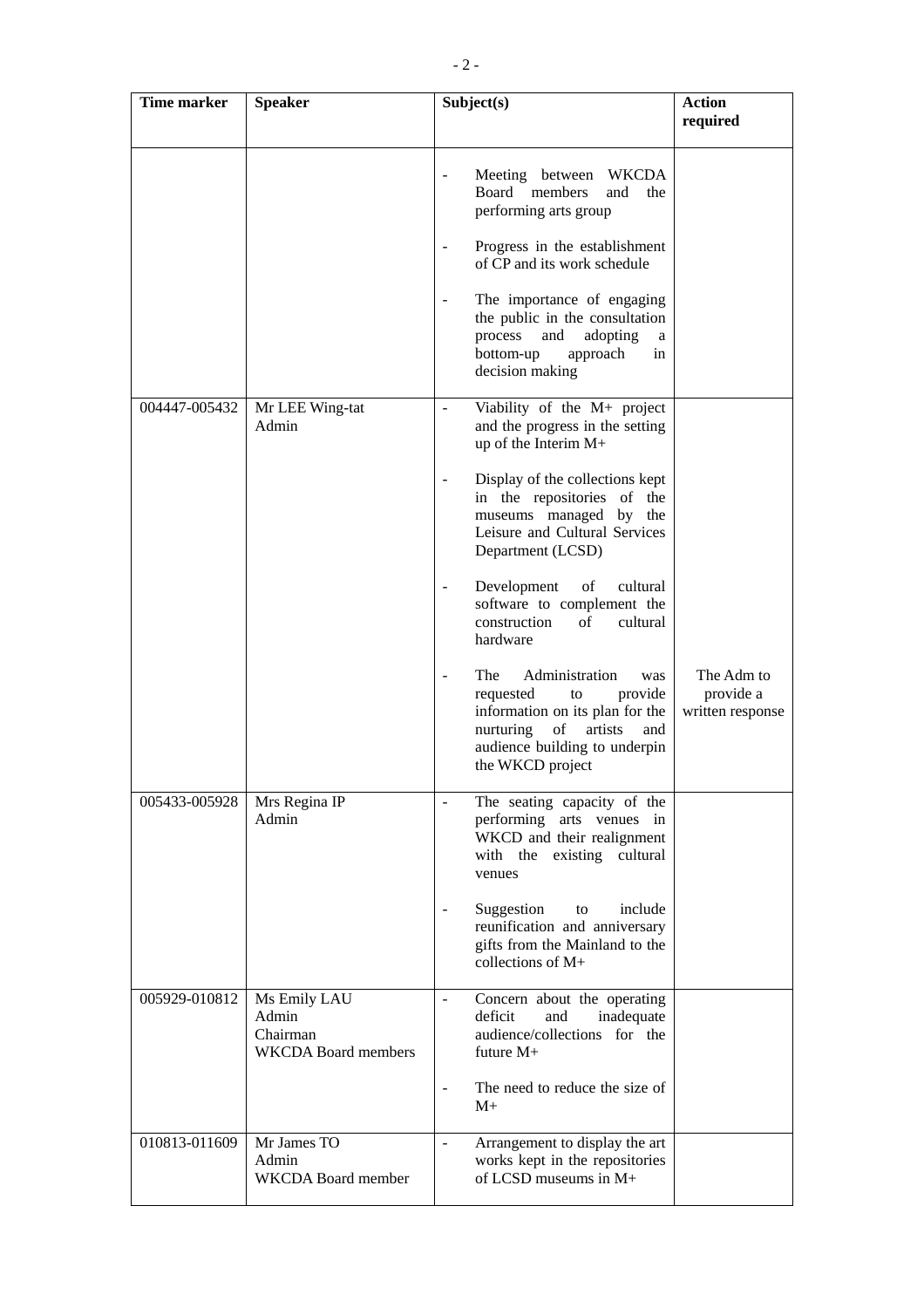| <b>Time marker</b> | <b>Speaker</b>                                      | Subject(s)                                                                                                                                                                                                                                                                                                                                                                                                                                                                                                                                                                                                  | <b>Action</b>                                        |
|--------------------|-----------------------------------------------------|-------------------------------------------------------------------------------------------------------------------------------------------------------------------------------------------------------------------------------------------------------------------------------------------------------------------------------------------------------------------------------------------------------------------------------------------------------------------------------------------------------------------------------------------------------------------------------------------------------------|------------------------------------------------------|
|                    |                                                     |                                                                                                                                                                                                                                                                                                                                                                                                                                                                                                                                                                                                             | required                                             |
|                    |                                                     | Setting up of a dedicated team<br>$\blacksquare$<br>to solicit donation of<br>art<br>works for M+<br>The<br>Administration<br>was<br>$\blacksquare$<br>requested<br>provide<br>to<br>information on the categories<br>and number of display items<br>awaiting to be exhibited by<br>the museums managed by the<br>LCSD and the suitability of<br>these collections for display at<br>$M+$                                                                                                                                                                                                                   | The<br>Adm<br>to<br>provide<br>a<br>written response |
| 011610-012124      | Mr Paul TSE<br>Admin                                | Mechanism<br>facilitate<br>to<br>networking with potential art<br>work donors<br>The need to expedite the<br>retention and preservation of<br>valuable art works in Hong<br>Kong                                                                                                                                                                                                                                                                                                                                                                                                                            |                                                      |
| 012125-013421      | Mr Alan LEONG<br>Admin<br><b>WKCDA</b> Board member | Implementation of CP and the<br>$\frac{1}{2}$<br>PE exercise<br>Concerns<br>about<br>the<br>$\overline{\phantom{a}}$<br>Administration's<br>plan<br>in<br>scrapping the Interim M+ in<br>Street<br>Oil<br>and<br>its<br>understanding/interpretation<br>on the role of CP and the<br>opening of CP meetings to the<br>public<br>The<br>Administration<br>was<br>requested to provide<br>its<br>interpretation of section $20(8)$<br>of the WKCDA Ordinance<br>explain<br>its<br>and<br>stance<br>regarding the opening of all<br>meetings of CP to the public<br>Guidelines for CP to be issued<br>by WKCDA | The Adm to<br>provide a<br>written response          |
| 013422-014237      | Ms Cyd HO<br>Admin<br><b>WKCDA Board member</b>     | The need to allow curatorial<br>$\overline{\phantom{a}}$<br>develop<br>staff<br>their<br>to<br>creativity<br>when planning<br>programmes for M+<br>Administration<br>The<br>was<br>provide<br>requested<br>to<br>information on:<br>(a) the manpower projection                                                                                                                                                                                                                                                                                                                                             | }                                                    |

for stage management professionals and recruitment plan for such

} }

} The Adm to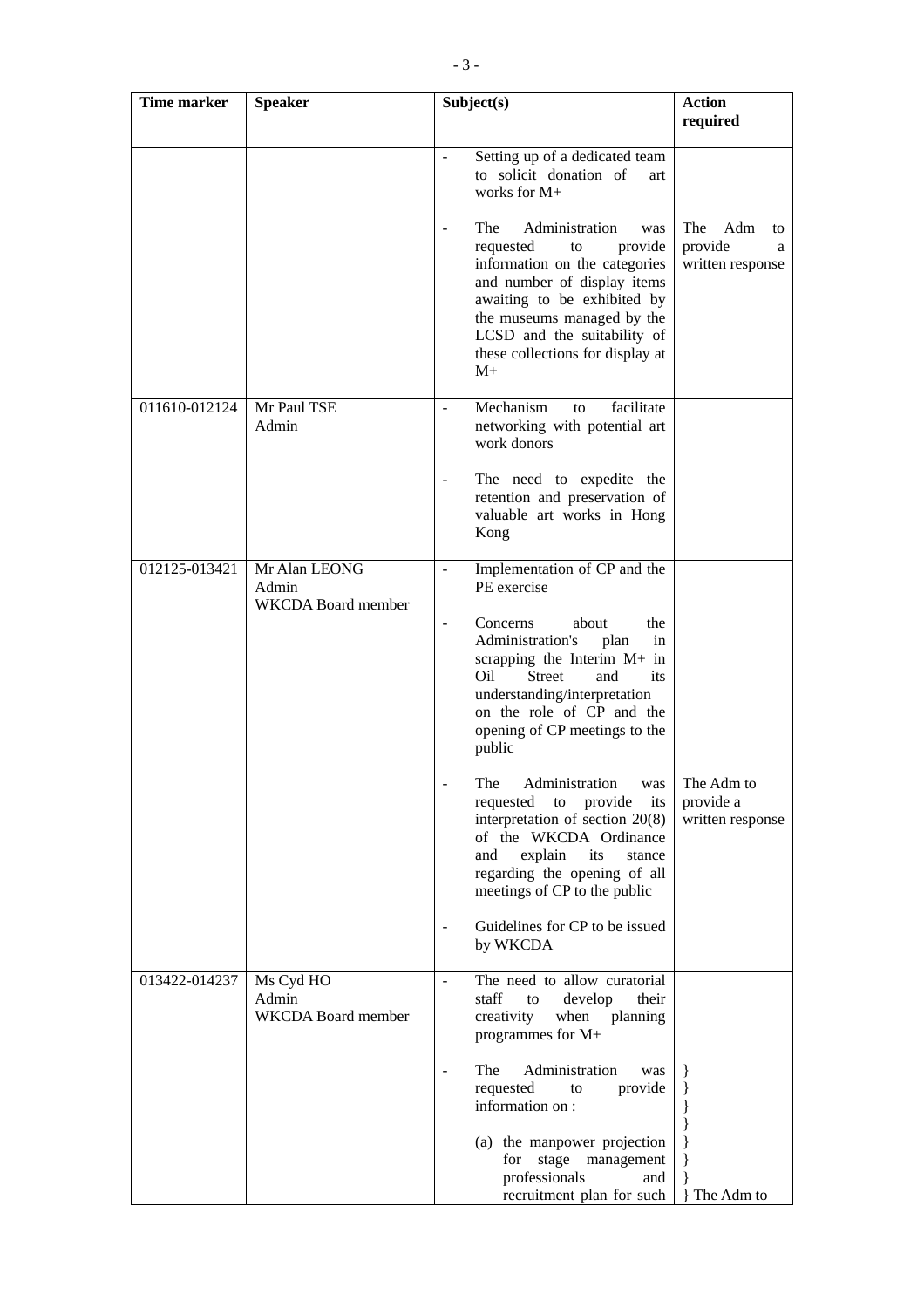| Time marker   | <b>Speaker</b>                                                                   | Subject(s)                                                                                                                                                                                                                                                                                                                                                                                                                                                 | <b>Action</b>                                                        |
|---------------|----------------------------------------------------------------------------------|------------------------------------------------------------------------------------------------------------------------------------------------------------------------------------------------------------------------------------------------------------------------------------------------------------------------------------------------------------------------------------------------------------------------------------------------------------|----------------------------------------------------------------------|
|               |                                                                                  |                                                                                                                                                                                                                                                                                                                                                                                                                                                            | required                                                             |
|               |                                                                                  | expertise globally; and<br>(b) the existing number of<br>curatorial staff in Hong<br>Kong and the manpower<br>projection, training plan<br>requirements<br>and<br>οf<br>curators to complement<br>the scale and themes of<br>$M+$                                                                                                                                                                                                                          | } provide a<br>} written<br>} response<br>}<br>}<br>}<br>}<br>}<br>} |
| 014238-014508 | Ms Regina IP<br>Admin                                                            | The suitability of confining<br>the scope of $M$ + to $20^{th}$ to $21^{st}$<br>century visual culture<br>Sustainability of M+<br>Provision of small-size venues<br>for Xiqu performance                                                                                                                                                                                                                                                                   |                                                                      |
| 014509-015057 | Mr LEE Wing-tat<br>Admin                                                         | The functions of the existing<br>cultural venues in the light of<br>the WKCD project<br>The future roles of the Hong<br>Arts<br>Development<br>Kong<br>Council and the Academy for<br>the Performing Arts<br>The need for LCSD cultural<br>venue managers to reach out<br>to the community                                                                                                                                                                 |                                                                      |
| 015058-015208 | Chairman                                                                         | The need to conduct the PE<br>exercise in a comprehensive<br>manner<br>Issues to be discussed at the<br>next meeting of the Joint<br>Subcommittee                                                                                                                                                                                                                                                                                                          |                                                                      |
| 015209-020308 | Chairman<br>Mr Alan LEONG<br>Admin<br>Ms Emily LAU<br><b>WKCDA</b> Board members | Progress of the invitation of<br>$\overline{\phantom{a}}$<br>written submissions from the<br>public<br>The<br>Administration<br>was<br>requested to provide<br>the<br>following information:<br>(a) guidelines<br>issued<br>by<br>WKCDA on the functions<br>and operation of CP;<br>(b) the mechanism to ensure<br>the effective coordination<br>between the Secretary for<br>Home Affairs and other<br>Bureaux/departments<br>in<br>carrying out the WKCD | The Adm to<br>} provide a<br>} written<br>} response                 |